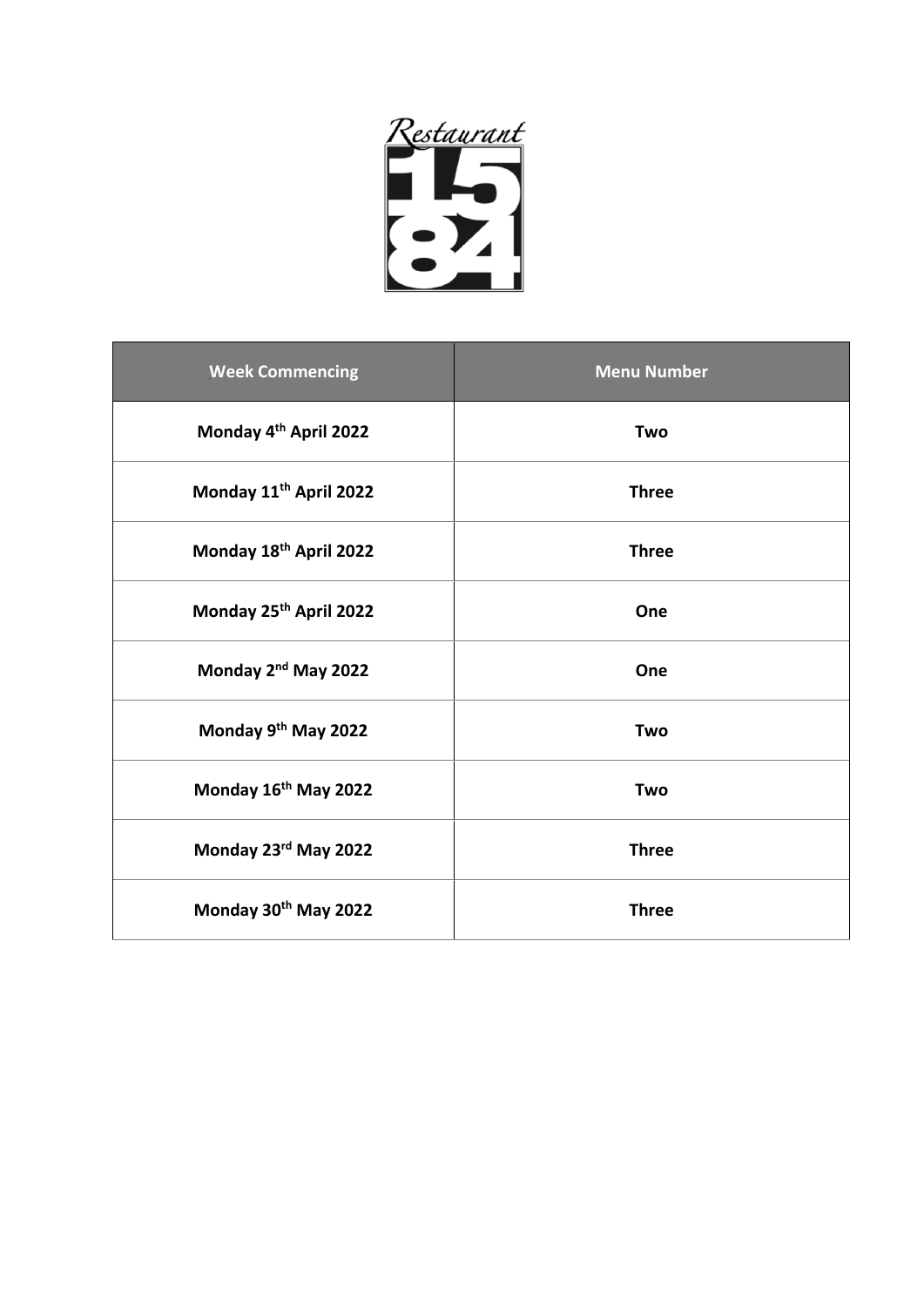

# **SHARING PLATTERS**

(Charged additionally to the set price or can be taken as an alternative to starters *when two are people sharing at a supplement)* 

#### **Baked Camembert 13**

*Whole baked Normandy Camembert served with homemade caramelised onion chutney and chefs homemade tear and share bread of the day (V) supplement 7*

#### **Charcuterie Platter 16**

*Cumbrian air-dried ham, black pepper salami, Norfolk mustard salami, creamy Somerset brie spiced pineapple pickle, mixed olives with tear & share bread of the day (GF\*, DF\*) supplement 10*

# **Olive and Bread Board 10**

*Boscaiola olives, a selection of homemade breads, garlic infused olive oil and balsamic vinegar dipping pots (Ve, DF)*

# **STARTERS**

*All served with a freshly baked roll and butter*

# **Chef's Homemade Soup of the Day** *(V, GF)*

**Chicken Liver Parfait** *With smoked bacon jam and brioche toast* 

#### **Deep Fried Baby Camembert**

*With a red onion chutney and mixed leaf salad*

#### **Whitley Hall Shrimp Cocktail 2.5**

*Shredded iceberg lettuce, cucumber & mango, tomato & Marie Rose sauce (GF, DF\*)*

#### **Confit Chicken and Apricot Terrine**

*With a mixed leaf salad and apple chutney (GF,DF)*

# **MAIN COURSES**

#### **Provincial French Chicken Stew**

*Chicken thighs in a creamy sauce with button mushrooms, pearl onions and flavoured with tarragon. Served with roast garlic mash (GF)*

#### **Beer Battered Fish and Chips**

*Seasonal white fish in a bubbly, crispy beer batter served with triple cooked thick hand cut chips, mushy peas, tartare sauce and chefs signature chip shop curry sauce (DF)*

#### **Slow Cooked Beef Shin**

*With a pearl barley and shallot risotto*

#### **Seafood Paella**

*A classic paella with a mix of prawns, mussels, white fish and salmon flavoured with garlic, paprika and saffron (GF,DF)*

#### **Pasta Arrabbiata**

*Penne pasta in a spicy homemade tomato sauce with roasted aubergine and finished with finely grated parmesan (V)*

# **DESSERTS**

#### **Today's Hot Pudding**

*Served with your choice of custard, pouring cream or vanilla ice cream*

# **Milk Chocolate Cheesecake**

*Cherry compote, cherry puree, cherry sorbet*

**Selection of Ice Cream and Sorbet**

*Served in a brandy snap basket*

# **Selection of Cheese and Biscuits 2.5**

*With celery, grapes and homemade chutney* 

# **Strawberry Crème Brulee** *(GF\*V)*

*Strawberry coulis, meringues, shortbread* 

*A discretionary 10% service charge will be added to your bill. Please always inform your server of any allergies before placing your order as not all ingredients can be listed, and*  we cannot guarantee the total absence of allergens in our dishes. Detailed allergen information is available on request and allergen charts can be found at the waiters' sta*tions or your waiter can bring you a copy. Dishes with an asterix can be altered to accommodate dietary requirements*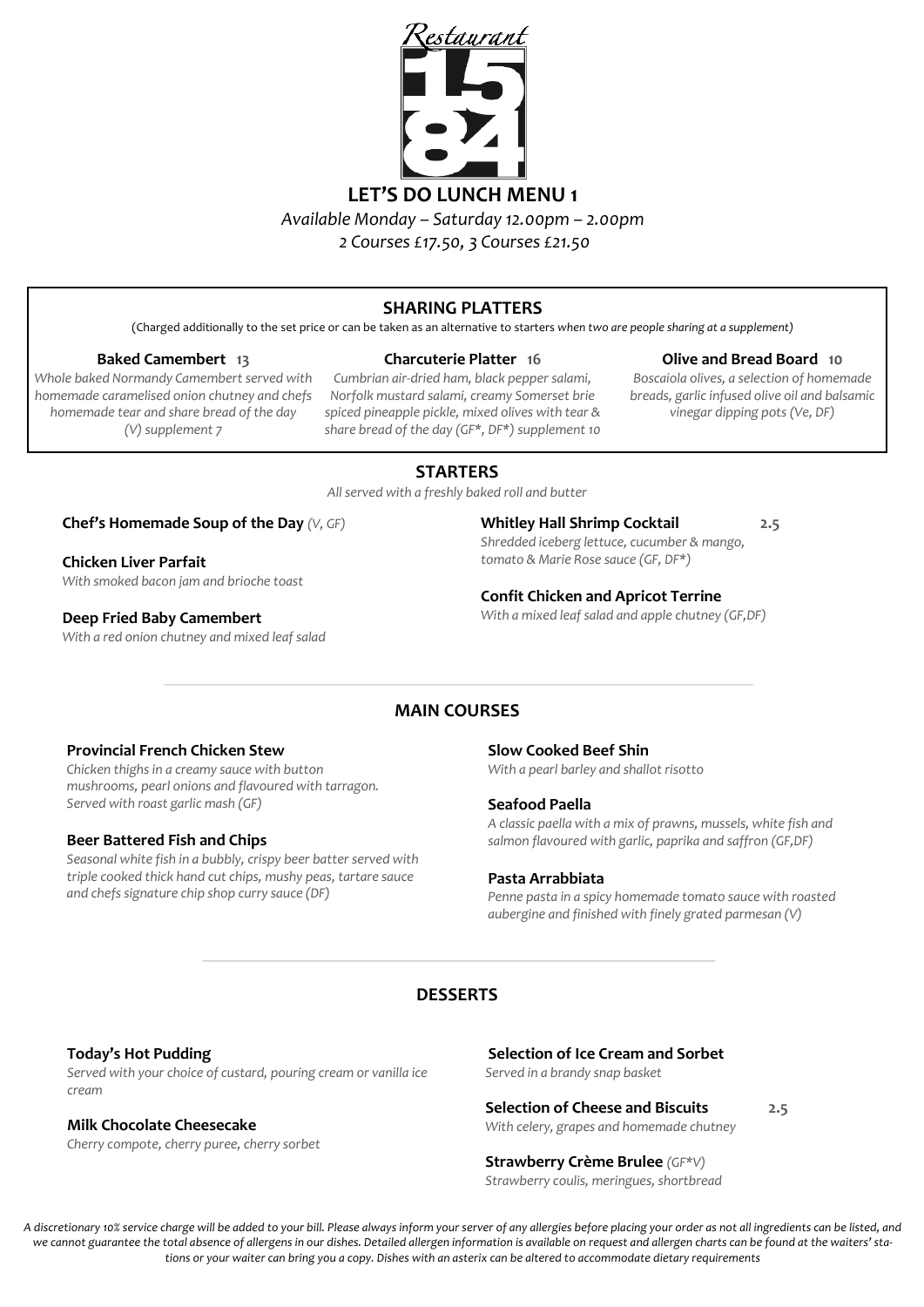

*2 Courses £17.50, 3 Courses £21.50* 

# **SHARING PLATTERS**

(Charged additionally to the set price or can be taken as an alternative to starters *when two are people sharing at a supplement)* 

#### **Baked Camembert 13**

*Whole baked Normandy Camembert served with homemade caramelised onion chutney and chefs homemade tear and share bread of the day (V) supplement 7*

#### **Charcuterie Platter 16**

*Cumbrian air-dried ham, black pepper salami, Norfolk mustard salami, creamy Somerset brie spiced pineapple pickle, mixed olives with tear & share bread of the day (GF\*, DF\*) supplement 10*

#### **Olive and Bread Board 10**

*Boscaiola olives, a selection of homemade breads, garlic infused olive oil and balsamic vinegar dipping pots (Ve, DF)*

# **STARTERS**

*All served with a freshly baked roll and butter*

#### **Chef's Homemade Soup of the Day** *(V, GF)*

**Blue Cheese and Thyme Croquets** *With a creamy mushroom sauce (V)*

**Crispy Whitebait** *With mixed salad leaves and a lemon and caper mayonnaise (DF)*

**Smoked Haddock Fishcake**

*With watercress and topped with a soft poached egg*

## **Classic Ham Hock Terrine**

*With a Walldorf salad and apple puree (GF,DF)*

# **MAIN COURSES**

#### **Chargrilled Pork Steak**

*With a date and Armagnac sauce served with sauteed potatoes (GF)*

#### **Classic Chicken Blanquette**

*Chicken thigh in a ragout of celery, onions, leeks and smoked bacon in a white wine sauce served with parsley mash (GF)*

## **Pan Fried Salmon**

*With an Asian broth and egg noodles (DF)*

**Butternut and Sage Risotto**

*Butternut squash in a creamy risotto flavoured with sage and finished with grated parmesan (GF)*

## **Beer Battered Fish and Chips**

*Seasonal white fish in a bubbly, crispy beer batter served with triple cooked, thick hand cut chips, mushy peas, tartare sauce and chefs signature chip shop curry sauce (DF)*

# **DESSERTS**

## **Today's Hot Pudding**

*Served with your choice of custard, pouring cream or vanilla ice cream*

## **Banoffee Cream Pudding**

*Crushed hazelnuts, amaretti biscuit, chocolate sauce (V, GF\*)* 

**Lemon Parfait** *(V,GF) Lemon curd, meringues, white chocolate mousse*

# **Selection of Ice Cream and Sorbet**

*Served in a brandy snap basket*

#### **Selection of Cheese and Biscuits 2.5**

*With celery, grapes and homemade chutney*

*A discretionary 10% service charge will be added to your bill. Please always inform your server of any allergies before placing your order as not all ingredients can be listed, and*  we cannot guarantee the total absence of allergens in our dishes. Detailed allergen information is available on request and allergen charts can be found at the waiters' sta*tions or your waiter can bring you a copy. Dishes with an asterix can be altered to accommodate dietary requirements*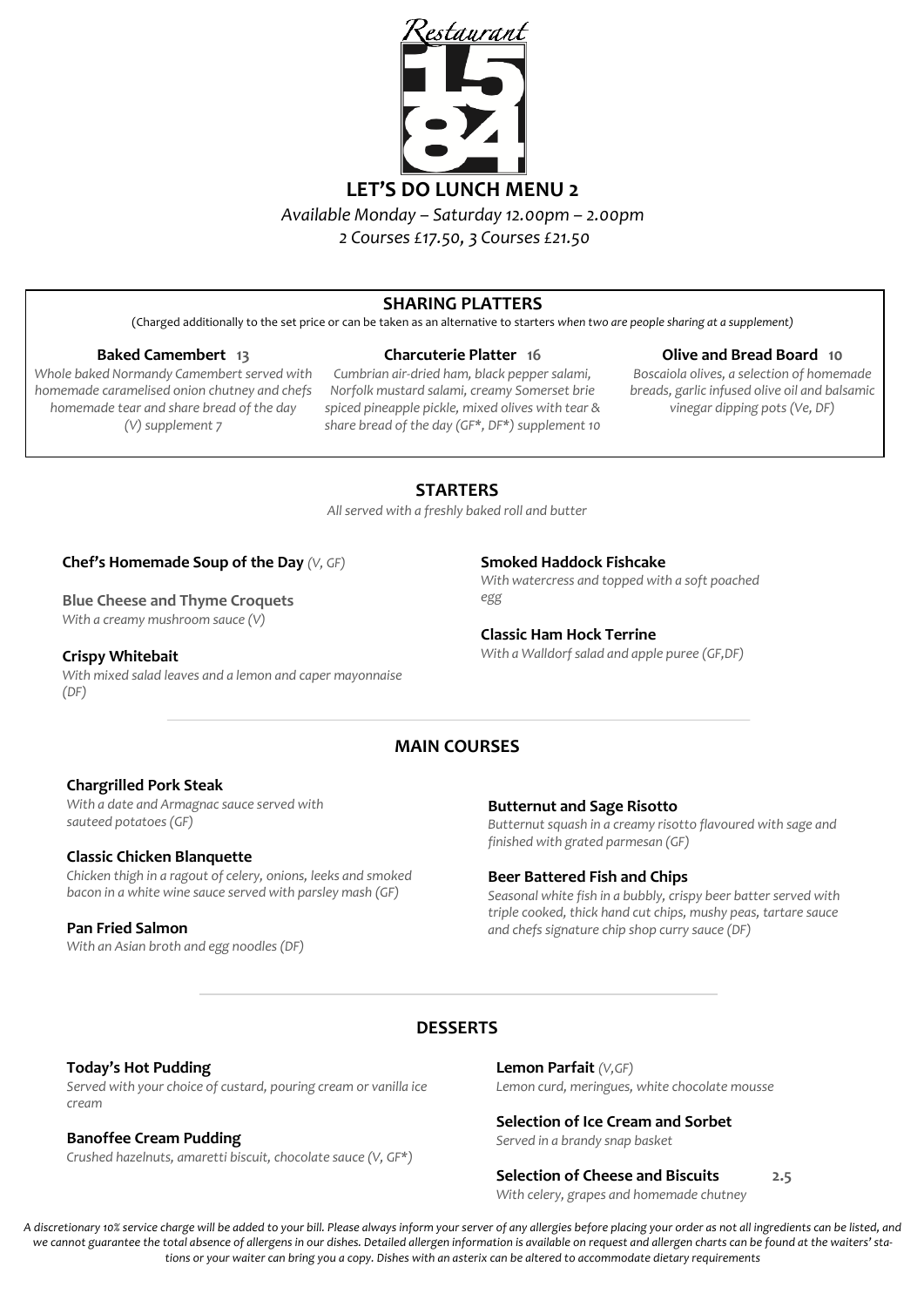

*A discretionary 10% service charge will be added to your bill. Please always inform your server of any allergies before placing your order as not all ingredients can be listed, and we cannot guarantee the total absence of allergens in our dishes. Detailed allergen information is available on request and allergen charts can be found at the waiters' stations or your waiter can bring you a copy. Dishes with an asterix can be altered to accommodate dietary requirements.*